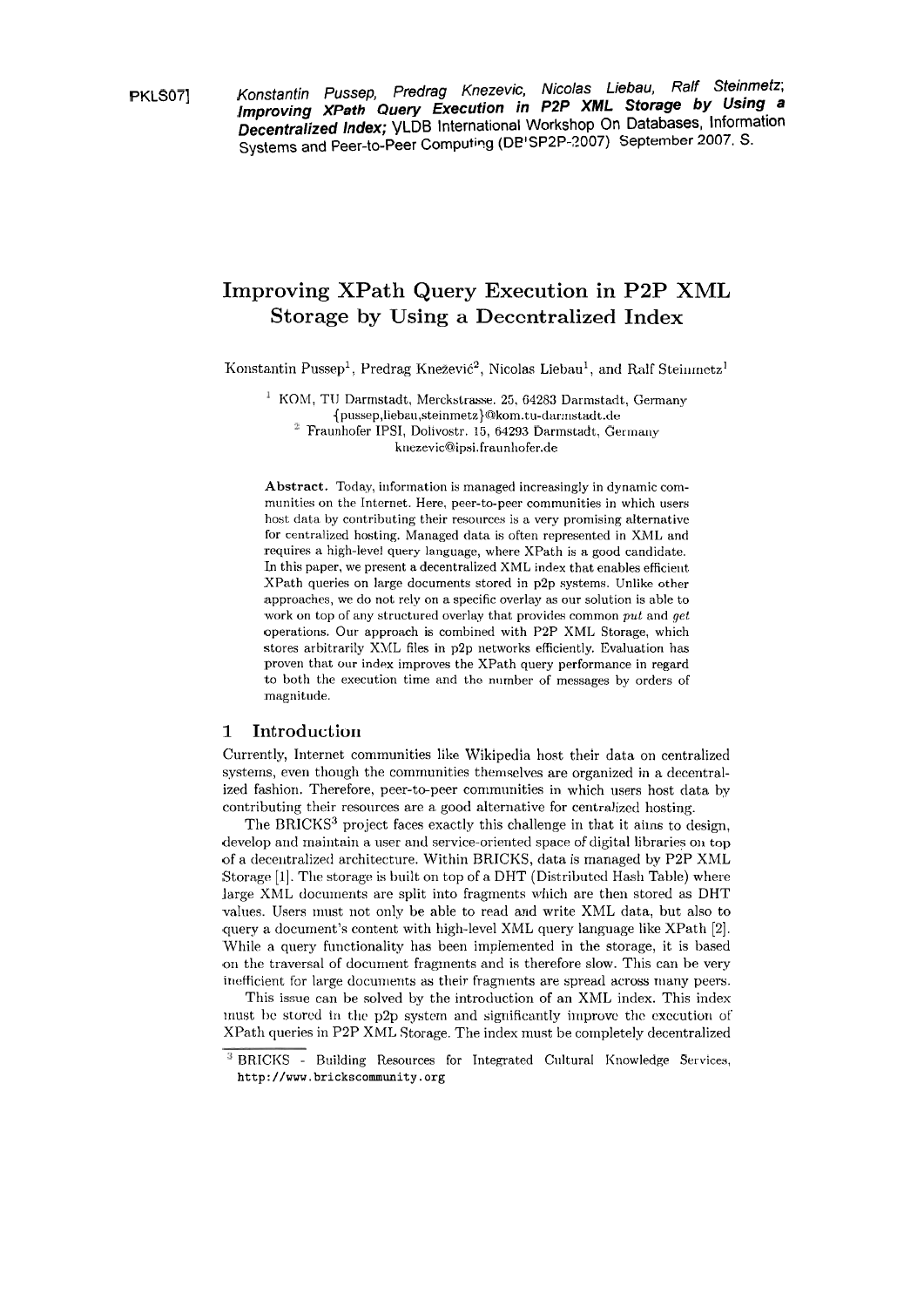

(c) Storing XML Document (dashed lines show links between fragments)

 $Fig. 1.$ 

and not impose limitations on the system abilities, but still support the full expressiveness of the XPath language.

In this work, we propose a solution that fulfills all the stated requirements and has been evaluated by emulations on the storage prototype. The proposed approach focuses on the indexing of single XML documents, but the approach can be easily extended to support collections of documents.

The next section provides XML-related terminology used in this paper and the applied system model. The exact requirements for a decentralized index are described in Section 3. The realization of these requirements by a p2p XML index is presented in Section 4. Section 5 presents the experimental results obtained. In Section 6 we discuss the related work on indexing XML in peer-to-peer systems in comparison to our approach. Finally, conclusions are provided in Section 7.

### $\overline{2}$ **System Model and Definitions**

#### $2.1$ **XML Documents and Queries**

Our sample XML document is a bibliography database similar to DBLP [3] as shown in Fig.1(a). This document contains publications such as *books* and articles along with the information about their authors, titles etc. XML documents are comprised of elements and contain values as text or attributes (attributes are omitted in this example).

Table 1 shows several XPath [2] queries for the example document. The query  $Q_1$  allows all books to be fetched while  $Q_2$  produces the titles of all articles written by John Kay. Another query type is  $Q_3$  which produces titles of all publication containing the keyword P2P.

XPath queries consist of location steps, such as *article* or *fittle* author = "John Kay"], which select elements or text in an XML document and can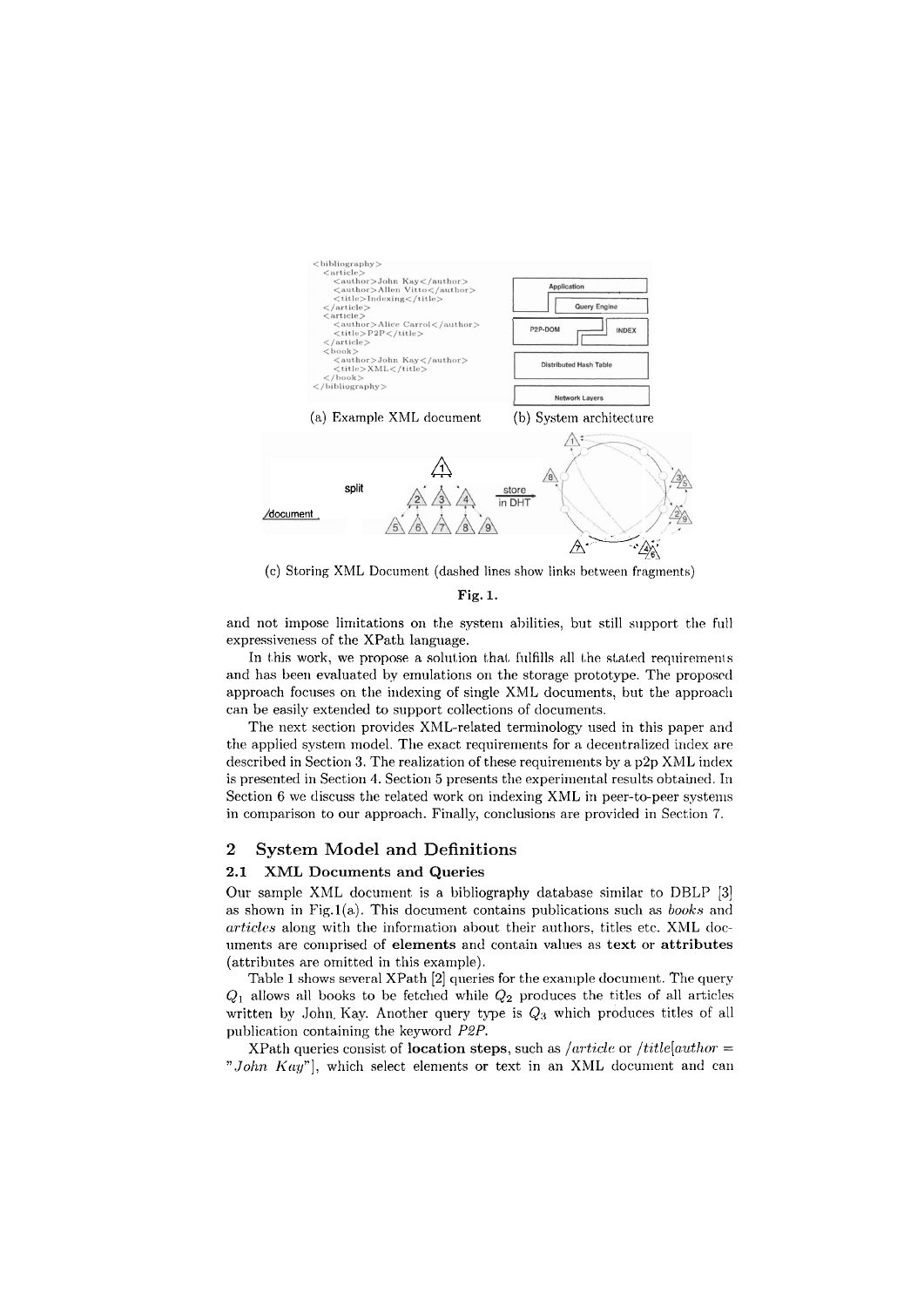contain **predicates** (e.g.  $[author = "John Kay"]$ ), which filter the results. A sequence of location steps specifies that the result of a previous location step is used as input for the next location step. For example,  $/bibliography/book$ consists of two steps: *bibliography* and *book*, in which the first step returns the bibliography element, which is further used to select book elements in the second step. These steps use so-called *axes* to specify the directiori iri which XML riodes are selected, i.e. elements or text. The most commonly used XPath axes are the child axis and descendant axis abbreviated by  $/$  and  $//$  respectively.

# **2.2 P2P XML** *Storage*

In order to manage XML data in a p2p environment P2P XML Storage [4] was built. Here, users are able to create, access and modify XML documents via the DOM API [5] or query a document's content through XPath queries.

The overall architecture of the system is presented in Fig. 1(b). Storage works on top of ariy DHT, such **as** Chord [6], Pastry [7] or P-Grid [8], utilizes an XPath query engine and offers the DOM API to client applications. In P2P XML Storage, each XML document is fragmented according to its structure and theri stored in the DHT. This process is illustrated in Fig.  $1(c)$ , where a document has been split into 9 fragments that are then stored in a Chord-like DHT. Adjacent fragments are connected to one other, i.e. a document fragment contains the DHT keys of adjacent fragments. Document traversal is carried out by loading the root fragment from the DHT and by following links to other fragments. The splitting of documents into fragments allows for better load balancing, as all the necessary fragments has to be retrieved.

As the system is document-based, collections of documents can be supported by an additional document listing of all the stored documents or by combining them to a super-document (i.e. connecting the document roots to a new root). In order to access a docurnerit, a peer has to kriow its riarrie so it can corripute the DHT key of its root fragment and retrieve the fragment from the DHT. Further fragments can be retrieved as each fragment stores the DHT key of its neighbor fragments. In this way, a user can access an entire document or only parts of it.

An XML document is shown as a tree in Fig. 2. Each XML element, text and attribute has been visualized as a tree node. The document is split into three fragments  $F_0$ ,  $F_1$ , and  $F_2$ . Each XML element and text has an identifier consisting of a fragment id and the offset inside of the fragment. So the ID of the first *article* element is  $(0; 1)$  as it is the first node in the fragment  $F_0$ .

## **3** Problem Statement

Although the P2P XML Storage is able to manage XML data in P2P systems, the support of high-level queries like XPath is inefficient. For example, query Q3

Table 1. Example Queries

|       | Query                                                      | Meaning                                                             |
|-------|------------------------------------------------------------|---------------------------------------------------------------------|
| $Q_1$ | $\left  \frac{\partial u}{\partial p} \right $             | fetch all books                                                     |
|       | $\overline{\left Q_{2}\right /bibliography/article/title}$ | fetch the titles of all articles                                    |
|       | $[author = "John Kay"]$                                    | written by "John Kay"                                               |
|       |                                                            | $Q_3//title[contains(., "P2P")]$ return all titles containing "P2P" |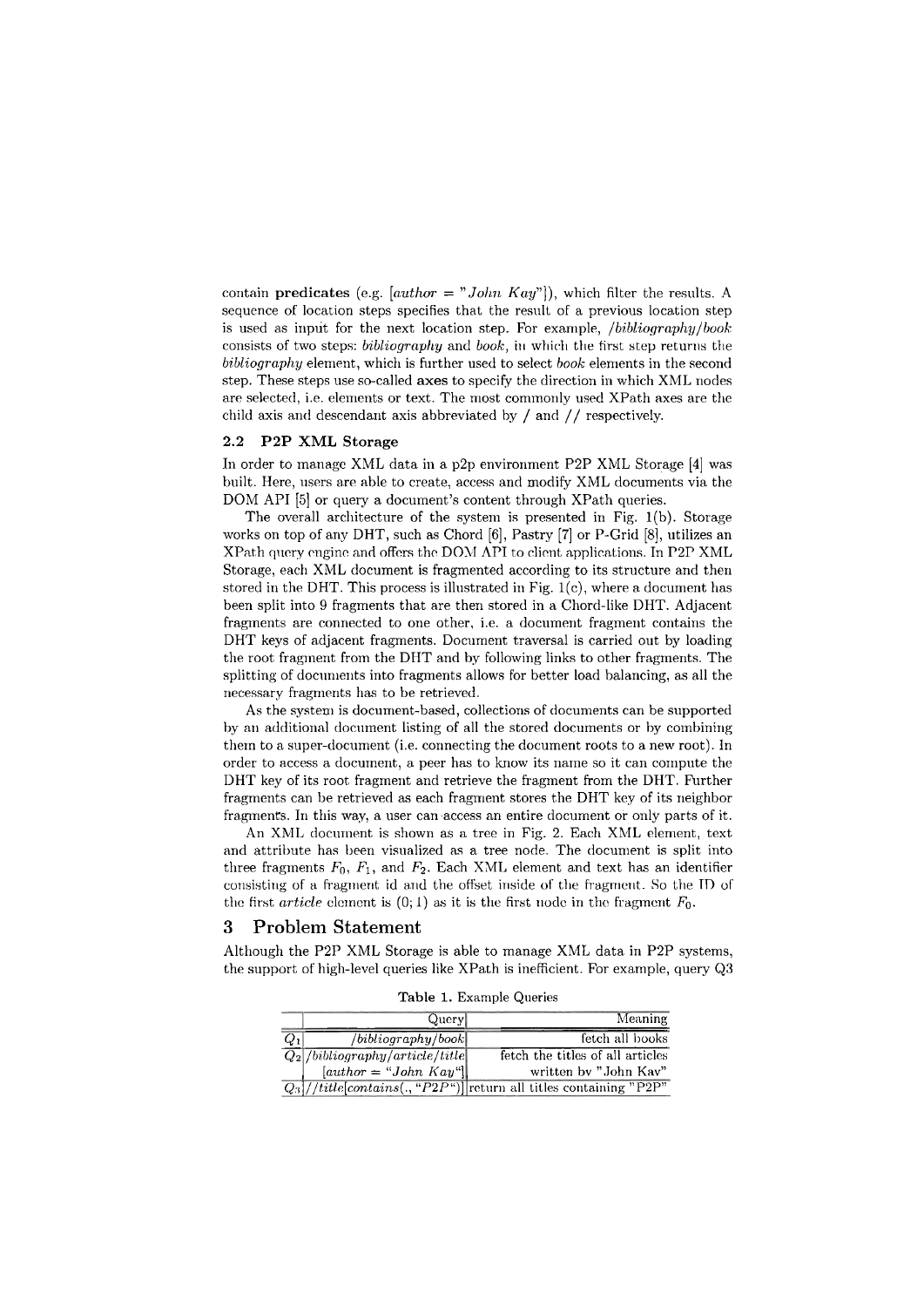

Fig. 2. Example XML document as a tree split into 3 fragments

in Table 1 would require that all fragments are scanned, even if there are only a few matching title elements, i.e. the query would require access to all fragments, thereby involving many peers and increasing traffic in the DHT. Hence, a decentralized XML index is needed in order to support efficient XPath queries. More precisely, this index must fulfill the following requirements:

- 1. Significantly improve query execution time and reduce the amount of traffic. The index must be scalable according to the size of documents managed.
- 2. The index must spread its content within a p2p community. In order to guarantee that the data can be found, the index has to work on a DHT.
- The index has to adapt to new structures in the XML document, and there- $\mathcal{R}$ fore not rely on a static document structure or one managed manually.
- 4. The index must support document updates so that the user is able to update stored XML documents without needing to republish them.
- 5. The index must support the XPath query language and not restrict the structure of the documents stored.

As the key criteria for the index is its query execution performance, a suitable data structure for decentralized environments has to be found, i.e. the index must work without any global synchronization and global knowledge. Further, we need an appropriate distribution strategy for index content and, finally, query execution time and the network traffic induced must be minimized.

### $\boldsymbol{4}$ Decentralized XML Index

A decentralized index for XML data provides a data structure that improves the execution of XML queries in a decentralized environment. No central authority exists that creates, stores or maintains this index. This structure boosts the performance of queries in P2P XML Storage. A typical application is access for query execution without to load XML fragments. The result of the execution, depending on the query, is either a list of values or references that can then be used to access XML fragments from the storage for further processing.

#### $4.1$ **XML Indexing Schemes**

The XML and database communities have carried out extensive research on the indexing of XML data in traditional centralized databases. Path indexing (such as [9], [10], and [11]) and the newer numbering schemes (such as [12], [13], and [14]) are two main concepts for indexing XML documents. XML elements and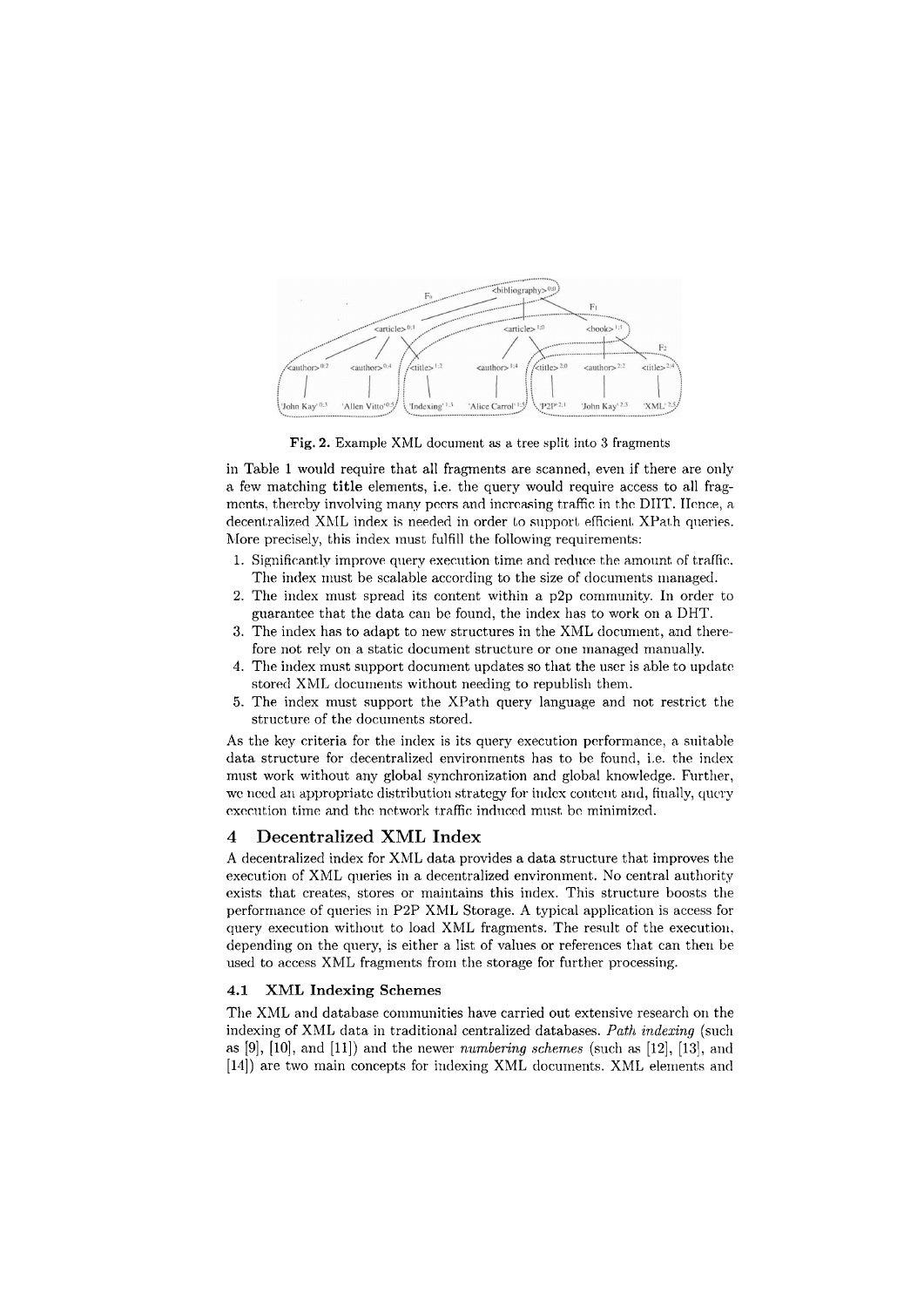values are labeled with descriptors that provide information about their interrelationships in an XML document in a numbering scheme approach. By using these descriptors, the relationship (e.g. parent-child, ancestor-descendant, or siblings) between two nodes can be efficiently computed. The elements, text and attribute values are then stored in B+-trees together with their labels. However, for all numbering schemes, updating index structures is an issue. Even by attempting to foresee updates whilst labeling the document's content, an arbitrary update may still require that a large part of the document is relabeled, therefore requiring a large portion of the index structure to be updated.

Update operations are very important for the dynamic processing of XML documents and must be implemented efficiently so that the storage is scalable. Their impact on the *consistency* of data is another reason why the index structure update hat to be as simple as possible. Should the update of the index structure require too much time, the probability of concurrent updates increases because several peers may try to modify the same part of a document.

We have concluded that ToXin [11] is the most suitable starting point to an approach for a decentralized XML index. The key advantages of ToXin are its low update costs and the fact that it consists of single tables that can be easily distributed in a P2P community, especially in a DHT. One drawback of this proposal is the lack of support for XML content ordering. This support is essential for many XML documents, therefore we will show how this support can be added to the ToXin indexing structure.

### 4.2 Index Structure

The index captures both the tree structure of an indexed document and the values stored in text and attributes. It contains four different structure types:

- Path summary summarizes the overall structure of an XML document. It records all existing paths and supports the addressing of other index parts.
- Instance tables store parent-child relations between XML elements. There is a table for each path in the document that ends with an XML element.
- Value tables store the attribute and text values of elements to support the evaluation of predicates. For each path in the document that ends with an attribute or a text value, there is exactly one value table.
- Order tables are our extension of the ToXin structure to provide order among different children of an XML element.

The document index consists of exactly one path summary and an arbitrary number of instance, value and order tables. Fig. 3 presents an example of the index structure for our sample document.

The path summary from Fig.  $3(a)$  for the sample document summarizes all existing paths, but does not provide any information about individual XML elements or text values. It is used for two purposes: to find out whether certain paths exist within the document and to locate index tables in the underlying DHT. The path summary contains an entry pointing either to an order, instance, or value table for each path occurring in the document. For example, by inspecting the path summary, one is able to tell whether or not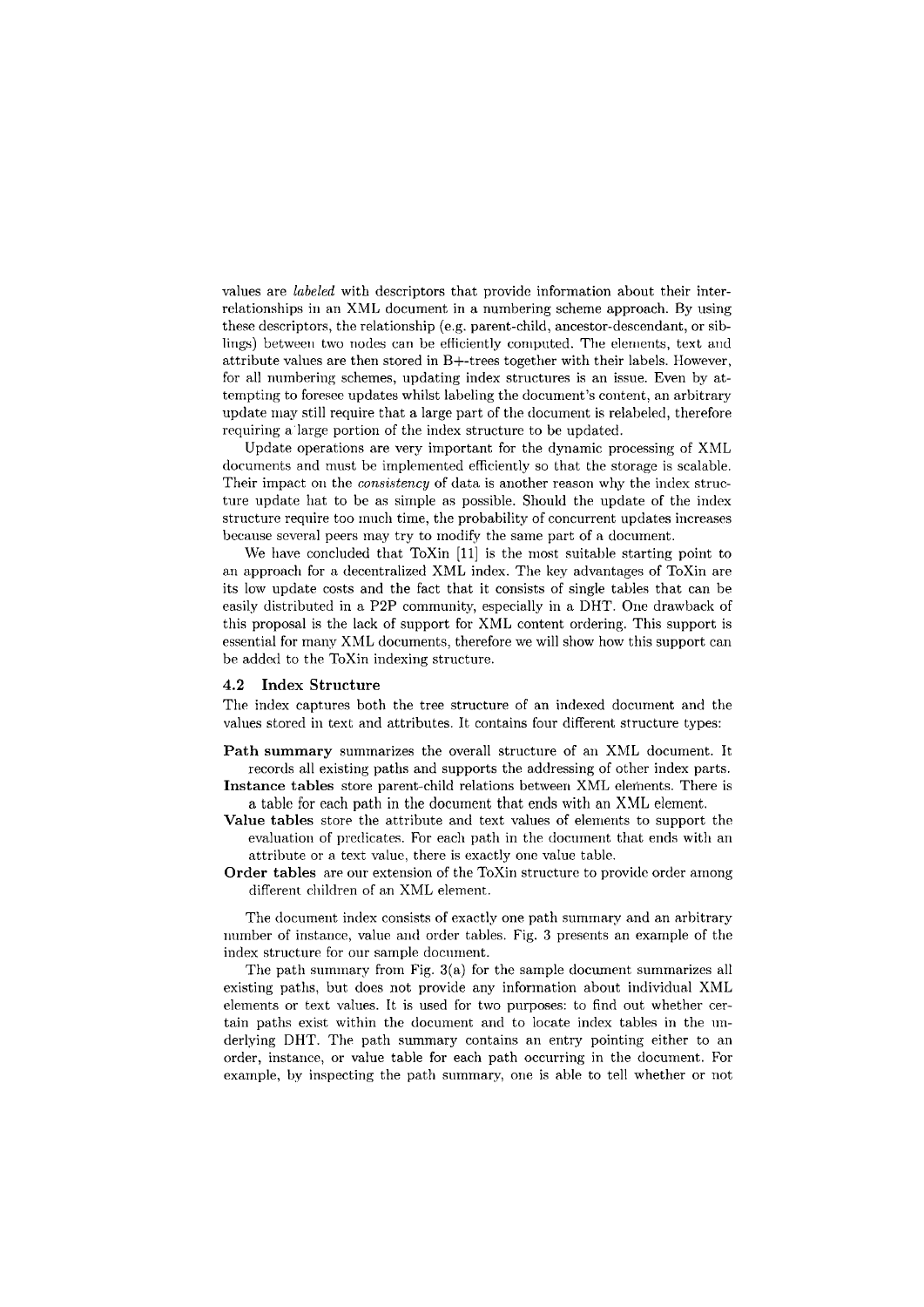

Fig. 3. Example of the index structure. (IT=Instance table, VT=Value table, OT=Order table. Only 4 out of 14 tables are shown)

the path */bibliography/article/author* exists in an indexed document. It it exists, there must be instance tables storing the parent-child relationships for the bibliography, article and author elements that belong to this path.

The relationships between single elements and values are stored within instance and value tables as shown in Figures 3(b), 3(c), and 3(d). Each table corresponds to the last step of an XML path, e.g. the table  $IT_4$  stores the relationships between the root element bibliography and its children articles.

For example, in order to obtain the title values of all books, the steps /bibliography, .../book, .../title and .../text() have to be processed. The necessary relationships are stored in instance tables  $IT_0$ ,  $IT_1$ ,  $IT_3$  and value table  $VT_1$ . The relationships between *bibliography*, *book*, *title* and text nodes can be obtained by studying these tables. Note that elements are referenced in tables with their IDs. In order to connect the results from XPath queries with XML fragments stored in the DHT, we reuse the element IDs that already exist in P2P XML Storage.

As XML trees are *ordered*, the structure of the tree is not completely described by instance tables. This is because these tables do not preserve the order of child elements with different names, which is prescribed by the XML and XPath specifications. For instance, information about publications in the bibliography is contained within two instance tables:  $IT_1$  for books and  $IT_4$  for articles. We are not able to tell which book or article is the first publication. To assure the order of XML elements, we also store information about the child elements in *order tables*, without separating them by their child names as done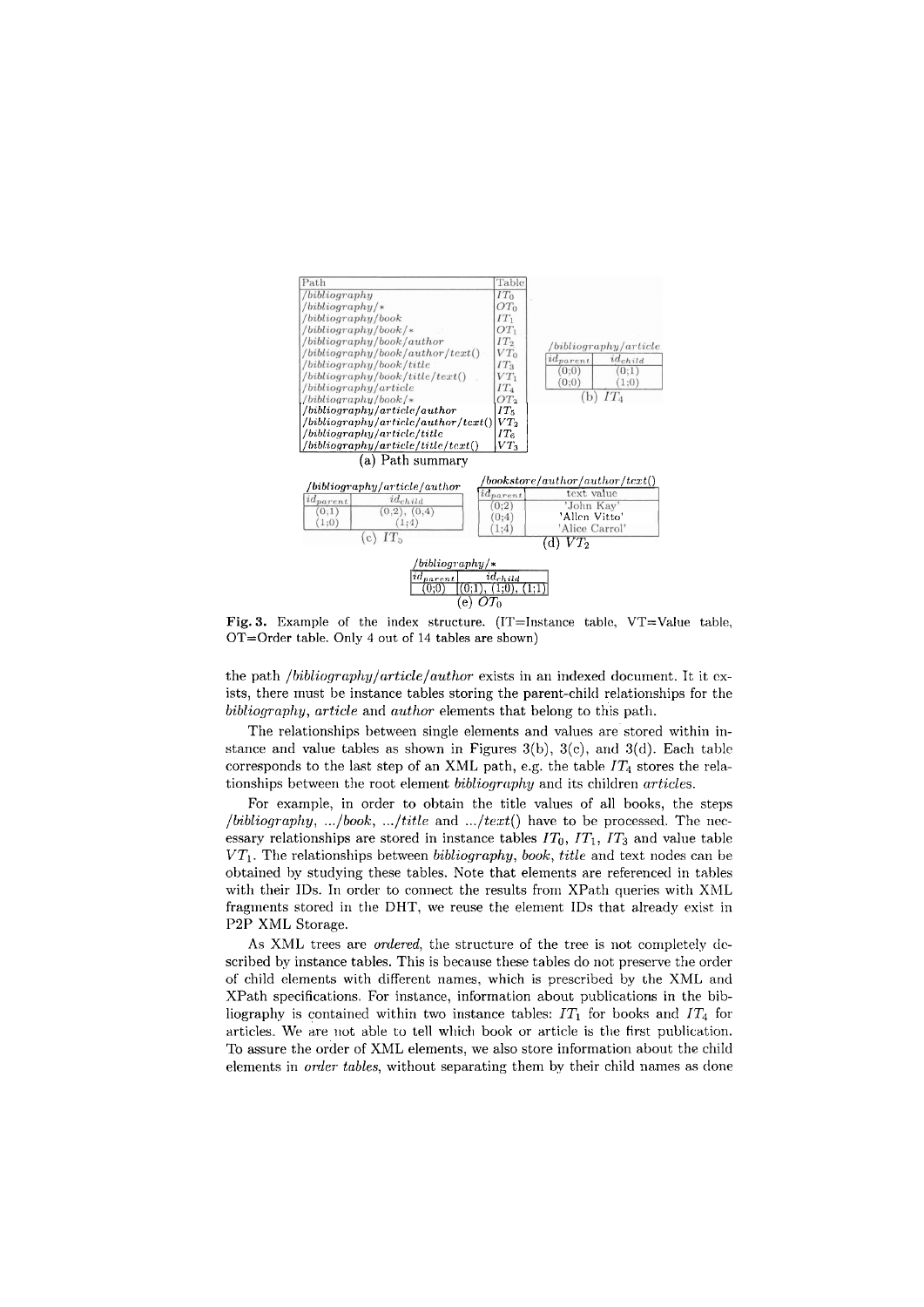in instance tables. An example of an order table is given in Fig.  $3(e)$ . This table stores all child elements (book and article) for the bibliography element. This order table can be used to find the first or i-th entry in the bibliography. Clearly, this functionality is not always necessary and so order tables can be omitted for some applications. However, as the order of elements is prescribed by the XPath specification other applications may require it.

#### 4.3 Managing Index in a DHT

Our index stores its data in the underlying DHT. Each index table is stored as a DHT value with a DHT key computed from the document name, the XML path of the table and the table type. The document name is used to avoid collisions of documents with similar structures. A typical index consists of many small tables that enable good load balancing.

The lookup of required index components is done by the underlying DHT layer. The index only requires an abstraction of storing and retrieving values from the network with DHT keys as addresses. The data availability is assured by the DHT or by additional replication mechanisms like [15].

#### $4.4$ **Query Processing**

The most common XPath queries appear as  $/step_1/step_2/.../step_n$  with each (location) step selecting an XML content relative to the result of the previous step, possibly filtering it afterwards. The algorithm we use in our index evaluates one step at a time. After each step has been processed the result obtained is used to process the next step. Each step in an XPath query contains an axis, a nodetest and an optional list of **predicates**. For example in the step  $article |author =$ "John  $Kay''$  the axis is (here implicit) the child axis, the node-test is article (that meaning that we are interested in elements called article) and the predicate is *author* = "John Kay". An XPath step must be evaluated regarding the current context, i.e. the current position in the XML tree, as the result of the previous step or initial context. Starting from the current position in the XML tree, all matching *article* elements must be selected along the *child* axis, meaning that we select the entries from the matching index table for the path .../article where the parent ID equals the IDs of the current position in the XML document. Afterwards, the result is filtered using the predicates. The predicate requires that the instance table .../article/author is inspected to find the authors of all articles and that the value table ... /*article*/*author/text*() is then inspected to obtain their values. This step result in the articles with  $John$  Kay as author. If the query contains further steps, the next step is processed using the resulting articles as the evaluation context.

Thus, the index structure supports the evaluation of XPath queries in a natural way. All the required index tables are fetched from the DHT to the peers that want to process a query and were used to process single location steps. The path summary helps to avoid unnecessary DHT lookups, as it can be fetched at the beginning of query processing and reveals whether an XML path and associated index tables for this document exist.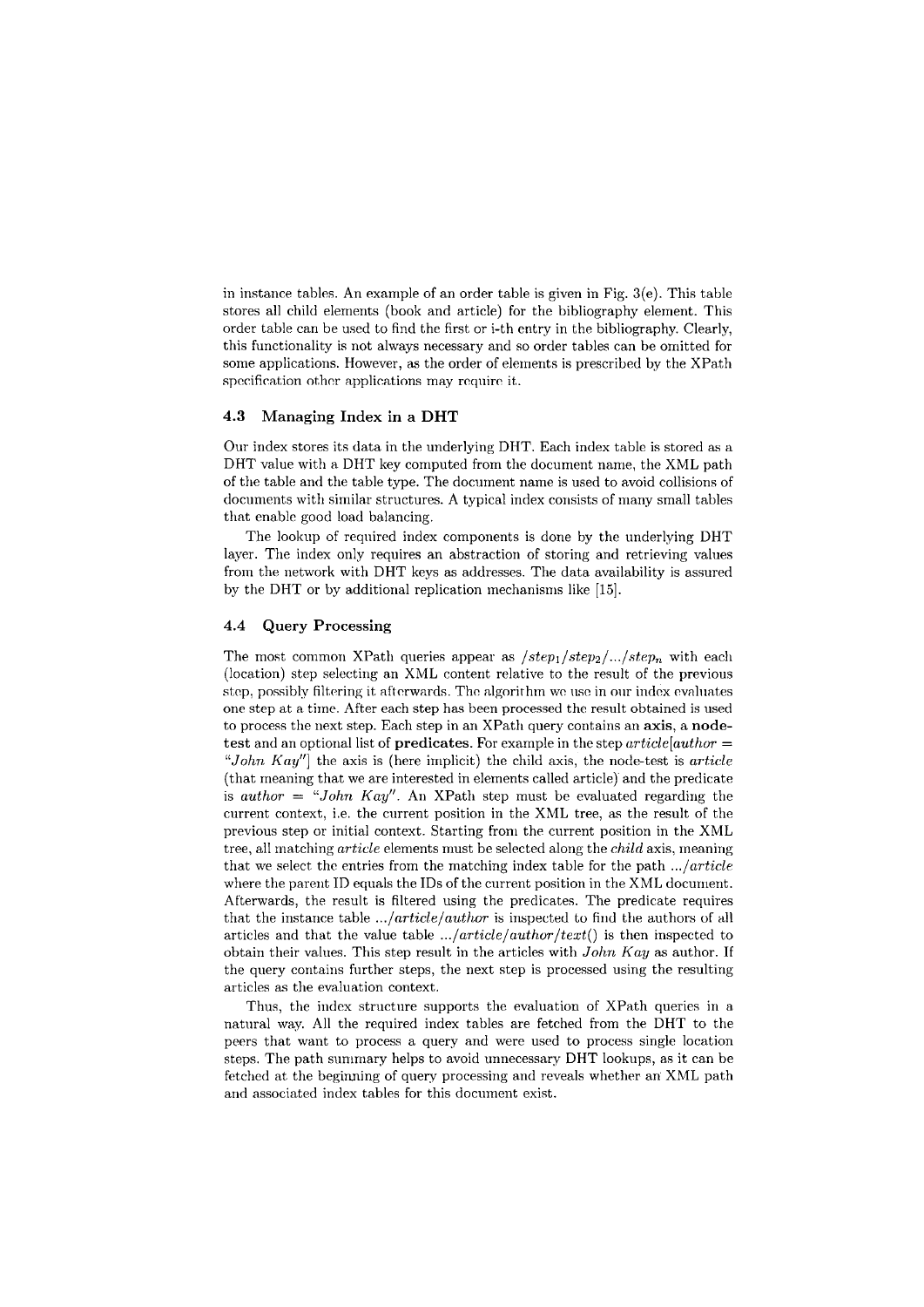#### 4.5 Adapting Index to Document Updates

XML documents stored in a P2P environment must be indexed upon creation and this index must be kept up-to-date upon document updates. The initial indexing of a new document is done by applying a depth-first traversal to the XML tree of the document. For each XML path that occur an entry in the path summary and an instance or value table is created. Then, for each pair of elements or an element - value pair, an entry is written in the corresponding table.

This process is not repeated if the stored XML document is afterwards modified by users. It is only necessary to update the path summary if a new path is added to the document. For instance, the appending of an entry journal under bibliography to the document will add the entry /bibliography/journal to the path summary from Fig. 3(a). On the contrary, if a new article is appended to the bibliography, the path summary would not change because the path /bibliography/article already existed.

In general, the update (i.e. append, modify or remove) of an element or value in a document requires the update of one instance or value table and sometimes (if an XML path emerges or disappears) an update of the path summary. Therefore, the update of single elements and values requires the adaptation of the associated index with complexity  $O(1)$  regarding the number of DHT operations because, in the worst case, only one table and the path summary have to be updated. As typical DHTs have operation complexity of  $O(\log N)$ , the overall update complexity is  $O(\log N)$  where N is the number of peers in the p2p network. Note that this also applies to the modifications of the document's structure, i.e. the insertion of completely new elements like journal, proceedings, *techreport* etc. would have the same complexity.

#### Evaluation 5

Evaluation of the proposed index was done by emulations on the storage prototype. As we discuss in Section 6, no existing  $p2p$  XML indexing approach satisfies the requirements in the P2P XML Storage. Thus, we measured the performance speedup achieved by the index in comparison to the fragment traversal. We distinguish two speedup indicators: the execution time and the number of messages in the DHT layer required to execute a query.

#### $5.1$ Settings

The index is evaluated as part of the P2P XML Storage system. A virtual network consisting of 100 storage instances is established where all instances run within the same Java virtual machine. For this purpose, the network layer has been simulated in the main memory within an adjustable message transmission delay that is set to 0.5 ms per kByte. On top of the emulated network layer, FreePastry [16] runs as the DHT router implementation. We use benchmark documents generated by the XMark benchmark generator (XMark) [17] to evaluate the performance of the decentralized XML index. The documents shown in Table 2 model an Internet auction site storing all the information about their customers and items in one XML file.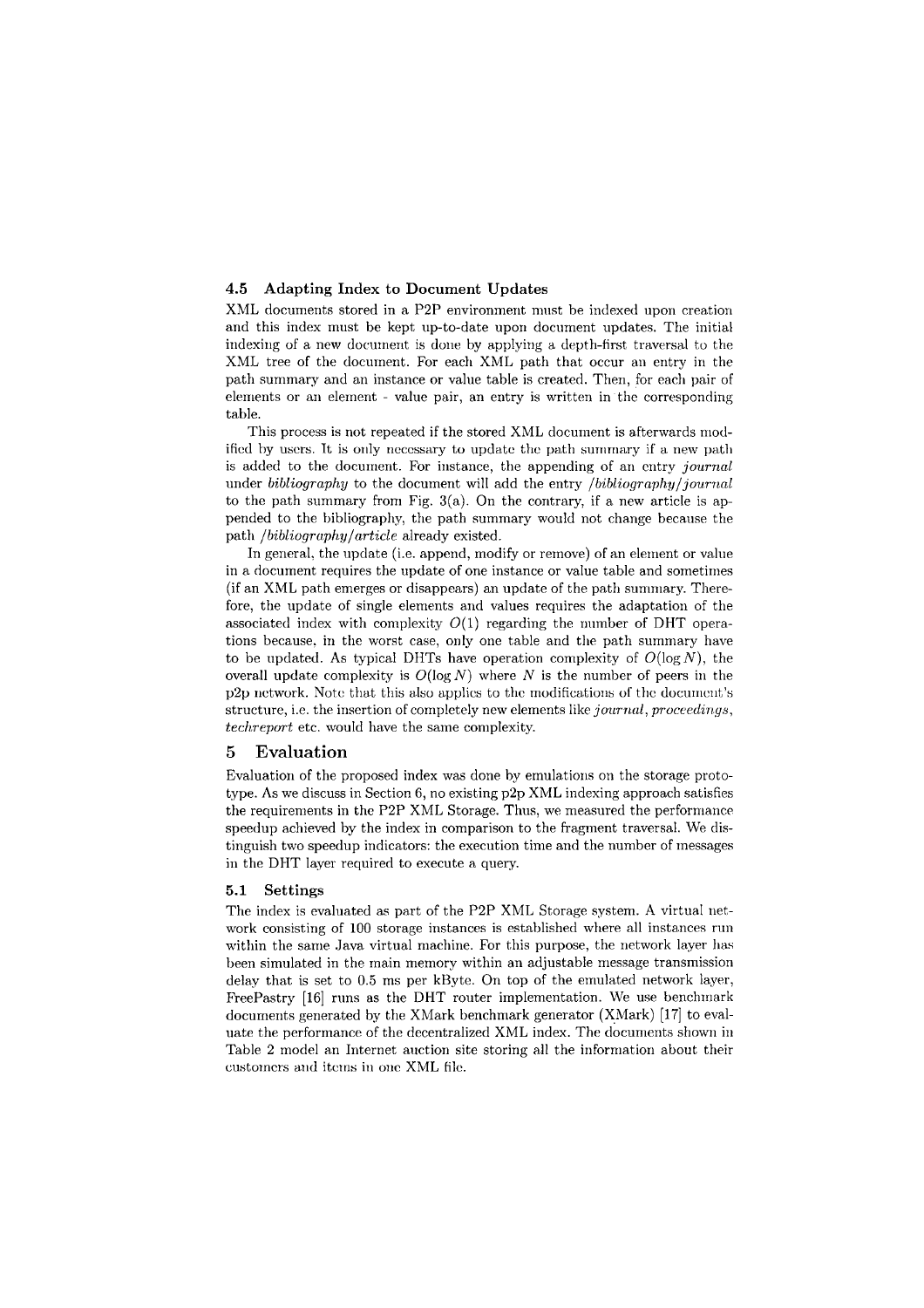



Three benchmark queries from Table 4(a) are processed on each of the benchmark documents. These queries are selected from those suggested by the XMark project. Query  $Q_1$  returns the list of items registered in Australia. Query  $Q_2$ returns the name of the person with id "person0" and is an example of a lookup query. The last query  $Q_3$  returns all listed items. Note that the execution of the last query without an index requires scanning the complete document.

The evaluation compares two different ways of executing XPath queries: applying the tree traversal technique without an index and applying the query execution with the proposed indexing technique. For each query, each document, and each XPath engine version, the simulation ran 10 times to consider the random distribution of document fragments in the DHT, which can result in a different routing time and, hence, yield different performance results.

#### $5.2$ Results

The performance results are shown in Fig. 5. For each query the average execution time (Graphs  $5(a)$ ,  $5(c)$ , and  $5(e)$ ) and the number of DHT messages (Graphs  $5(b)$ ,  $5(d)$ , and  $5(f)$ ) are presented. The two lines show the performance of query execution based on fragment traversal and index, respectively. As we can see, for all three benchmark queries the index-based query execution is much faster. The only exceptions are queries  $Q_2$  and  $Q_3$  where the queried document is only 26 KB large, making a decentralized index unnecessary, since it is cheaper to transfer the complete file and execute the query locally. In all other cases, the performance is improved, especially regarding the query execution time, as it is up to 40 times faster for the queries  $Q_1$  and  $Q_2$ , and almost 160 times faster for  $Q_3$ . The performance speedup is very similar regarding the number of DHT messages.

Fig.  $4(b)$  shows that for each benchmark document, the total space consumption in the network by the index compared to the storage without the index. We can see that for all benchmark documents the size of the index is always smaller

Table 2. Used benchmark documents

| File               |       | $ \text{Size (KB)} $ # Elements $ \#$ Attributes $ \#$ Text values |       |        |
|--------------------|-------|--------------------------------------------------------------------|-------|--------|
| $xmark_1$          | 26    | 382                                                                | 78    | 236    |
| xmark <sub>2</sub> | 1134  | 17131                                                              | 3917  | 12004  |
| xmark <sub>3</sub> | 3424  | 50198                                                              | 11526 | 35205  |
| xmark <sub>4</sub> | 5616  | 83798                                                              | 19337 | 58736  |
| xmark <sub>5</sub> | 8003  | 118669                                                             | 27320 | 83202  |
| mark <sub>6</sub>  | 11396 | 167864                                                             | 38266 | 118141 |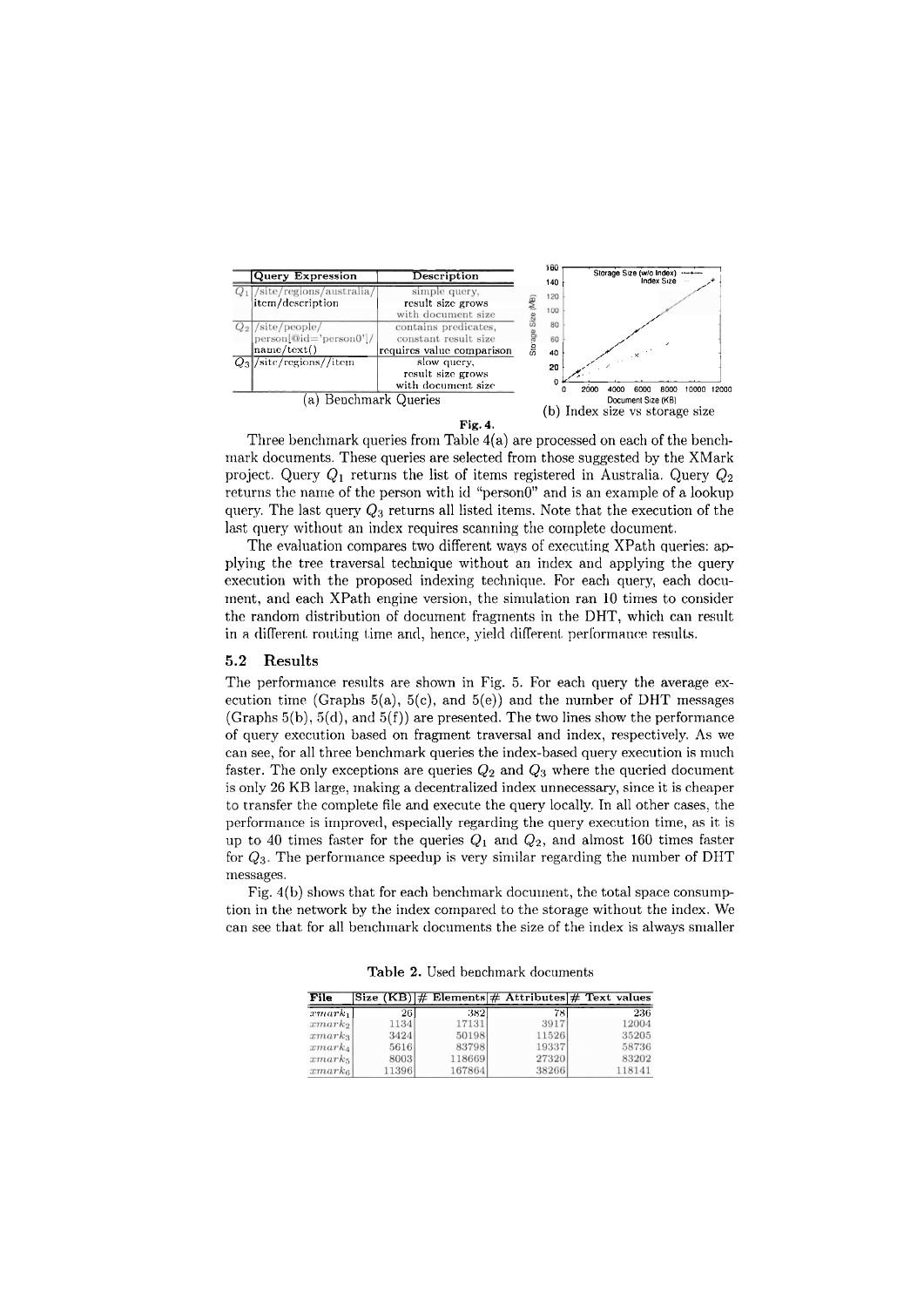

Fig. 5. Average performance results for queries  $Q_1$ ,  $Q_2$ , and  $Q_3$  measured in execution time and DHT messages.

than the size of the storage itself. Hence, we improve the query performance by one to two orders of magnitude without even doubling the storage consumption.

### $\boldsymbol{6}$ Related work

In [18] a distributed catalog for XML data is proposed. For each XML tag, there is a responsible peer that stores all unique XML paths leading to this tag together with the IDs of responsible peers. The query execution is done by first extracting simple paths from the query. Then the peers responsible for relevant catalog parts are looked up. These candidate peers receive and process the query. This system has significant limitations, as it only works with a subset of XPath and requires an extended version of Chord. Furthermore, it assumes that a peer stores complete XML documents and processes queries on them locally. Hence, peers storing popular tags or documents tend to suffer under extremely high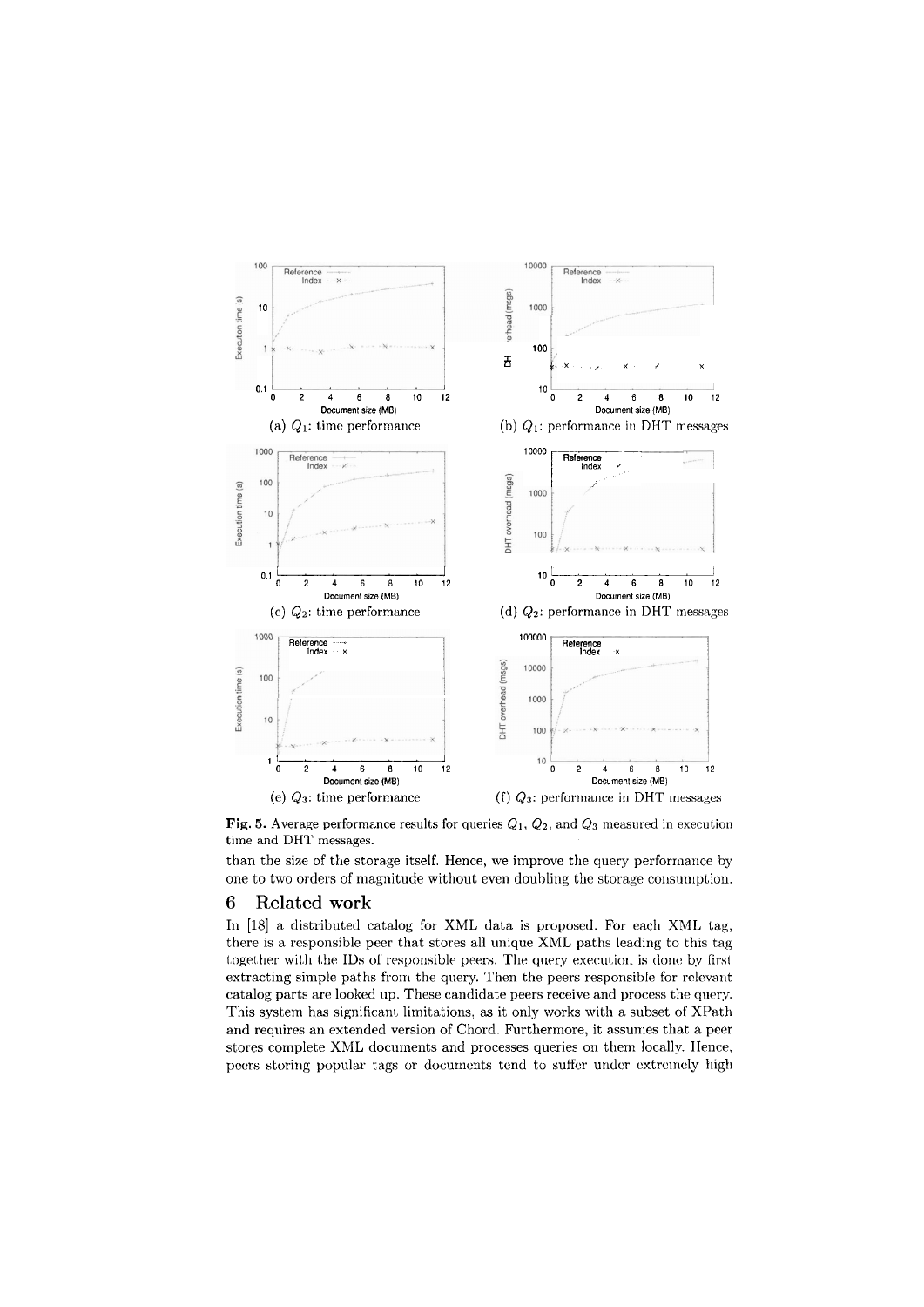loads. In our solution the responsibility for an indexed tag name is distributed among several peers and the execution is done by the query initiator itself.

Another approach based on Chord is XP2P [19], whereby peers store document fragments (XML subtrees). In addition, each peer stores path expressions of its fragments and related fragments, i.e. sub and super fragments from the same XML document. An extended hashing technique allows for the lookups of both single fragments and fragments with unfolded sub fragments. As query processing requires the access of peers responsible for fragments, it is inefficient for queries that require the inspection of many fragments. This approach is similar to the original P2P XML Storage and, as our evaluation shows, much more inefficient than an additional index.

Skobeltsyn et al. proposed a distributed index to support a subset of XPath queries in structured P2P systems [20]. Their proposal works with P-Grid [8] or similar tree-based DHTs. It only supports a subset of XPath queries and the focus of the index is different from ours: for a given query, the index returns the addresses of peers storing XML documents or document fragments containing XML paths from the query. Our approach is unique in that it optimizes the execution of general XPath, does not rely on a specific DHT, and most important, it concerns the complete execution of a query and not only its dissemination to the peers with relevant fragments. This last point is important as the query result depends on the relationship between different fragments of the same document.

XML indexes for unstructured systems like [21], [22], [23], or XPeer [24] do not guarantee that the data available in the system can be found. Systems like Squid [25] or ZNet [26] support keywords, wildcard and range queries but do not support an all-purpose XML query language like XPath. P-Trees [27] are a distributed version of  $B^+$ -Trees. They can be used to build a distributed value index in order to answer range queries quickly. However, the management overhead is high and hence this approach does not scale well.

In [28] a DHT-based framework for the publishing and querying of XML documents was proposed. The scenario considered is different in that peers *publish* their local documents. Queries are routed to all responsible peers, which then process them and return their results. The system supports no updates, i.e. a document can only be updated by unpublishing and then re-publishing it, which is not feasible for large documents.

### $\overline{7}$ Conclusions

In this paper, we have presented a decentralized index for the efficient query execution on XML documents distributed within a p2p system. In particular, our decentralized index integrates seamlessly with P2P XML Storage, a system that stores large XML documents in a p2p network. We have shown by emulations that our prototype boosts the query performance in the system by orders of magnitude. Our solution differs from the related work in that it provides a unique set of features: its structure can be distributed in any DHT in completely decentralized manner, it supports updates and arbitrary changes in a document structure without the need for rebuilding an index, and it supports the whole range of XPath queries.